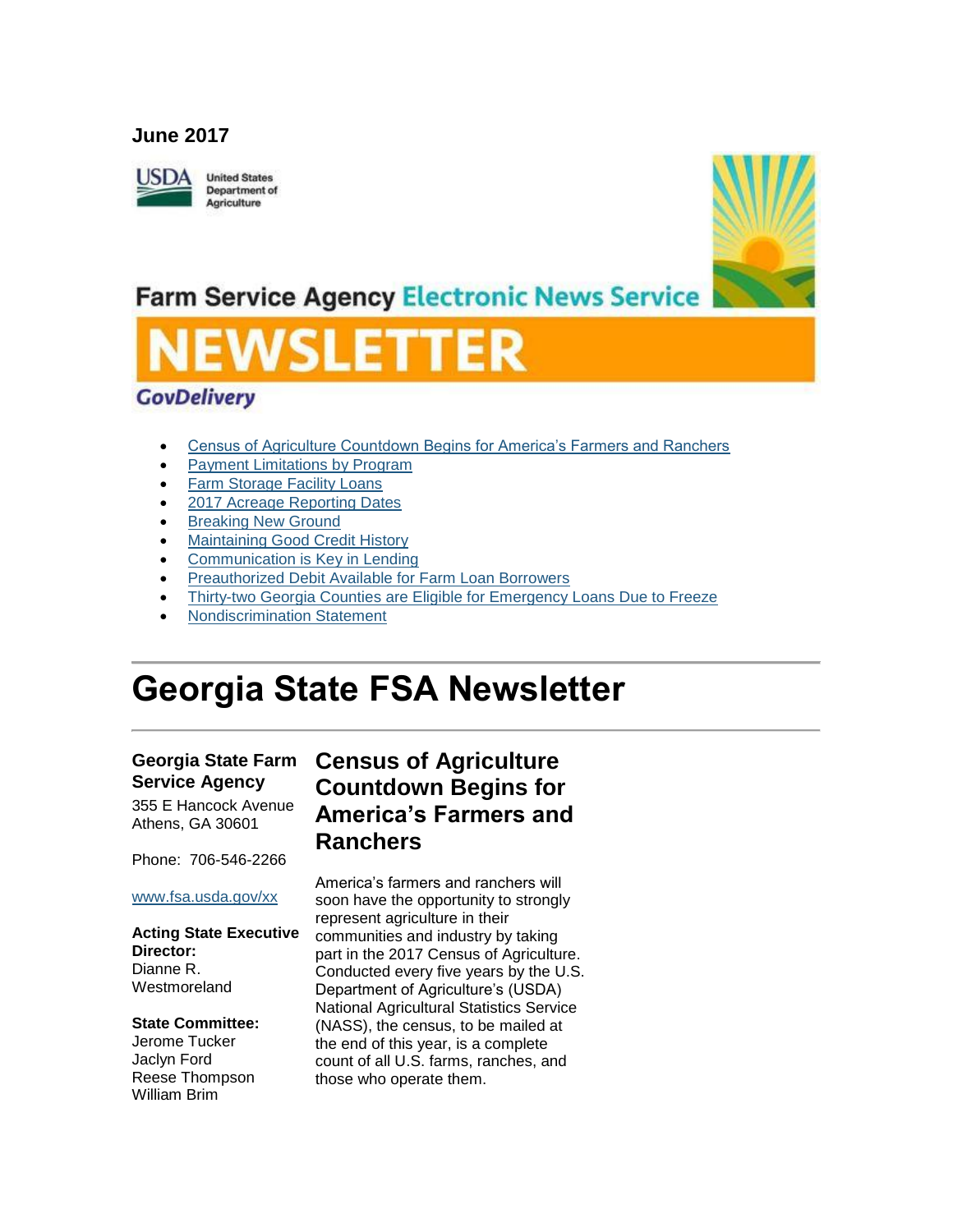|                                | The Census of Agriculture highlights      |
|--------------------------------|-------------------------------------------|
| <b>Administrative Officer:</b> | land use and ownership, operator          |
| Dianne R.                      | characteristics, production practices,    |
| Westmoreland                   | income and expenditures, and other        |
|                                | topics. The 2012 Census of Agriculture    |
| <b>Farm Loan Chief:</b>        | revealed that over three million farmers  |
| Robert Tyson                   | operated more than two million farms,     |
|                                | spanning over 914 million acres. This     |
| <b>Farm Program Chief:</b>     | was a four percent decrease in the        |
| <b>Brett Martin</b>            | number of U.S. farms from the             |
|                                | previous census in 2007. However,         |
| <b>Public</b>                  | agriculture sales, income, and            |
| Affairs/Outreach:              | expenses increased between 2007 and       |
| Neal Leonard                   | 2012. This telling information and        |
|                                | thousands of other agriculture statistics |
| To find contact                | are a direct result of responses to the   |
| information for your local     | Census of Agriculture.                    |
| office go to                   |                                           |
| www.fsa.usda.gov/ga            | Producers who are new to farming or       |
|                                | did not receive a Census of Agriculture   |
|                                | in 2012 still have time to sign up to     |
|                                | receive the 2017 Census of Agriculture    |
|                                | report form by visiting                   |
|                                | www.agcensus.usda.gov and clicking        |
|                                | on the 'Make Sure You Are Counted'        |
|                                | button through June. NASS defines a       |
|                                | farm as any place from which \$1,000      |
|                                | or more of agricultural products were     |
|                                | produced and sold, or normally would      |
|                                | have been sold, during the census year    |
|                                | (2017).                                   |
|                                |                                           |

### <span id="page-1-0"></span>**Payment Limitations by Program**

The 2014 Farm Bill established a maximum dollar amount for each program that can be received annually, directly or indirectly, by each person or legal entity. Payment limitations vary by program for 2014 through 2018.

Below is an overview of payment limitations by program.

#### **Commodity and Price Support Programs**

The annual limitation for the Agriculture Risk Coverage (ARC) and Price Loss Coverage (PLC) programs, Loan Deficiency Payments (LDPs) and Market Loan Gains is \$125,000 total.

#### **Conservation Programs**

The Conservation Reserve Program (CRP) annual rental payment and incentive payment is limited to \$50,000. CRP contracts approved before Oct. 1, 2008, may exceed the limitation, subject to payment limitation rules in effect on the date of contract approval.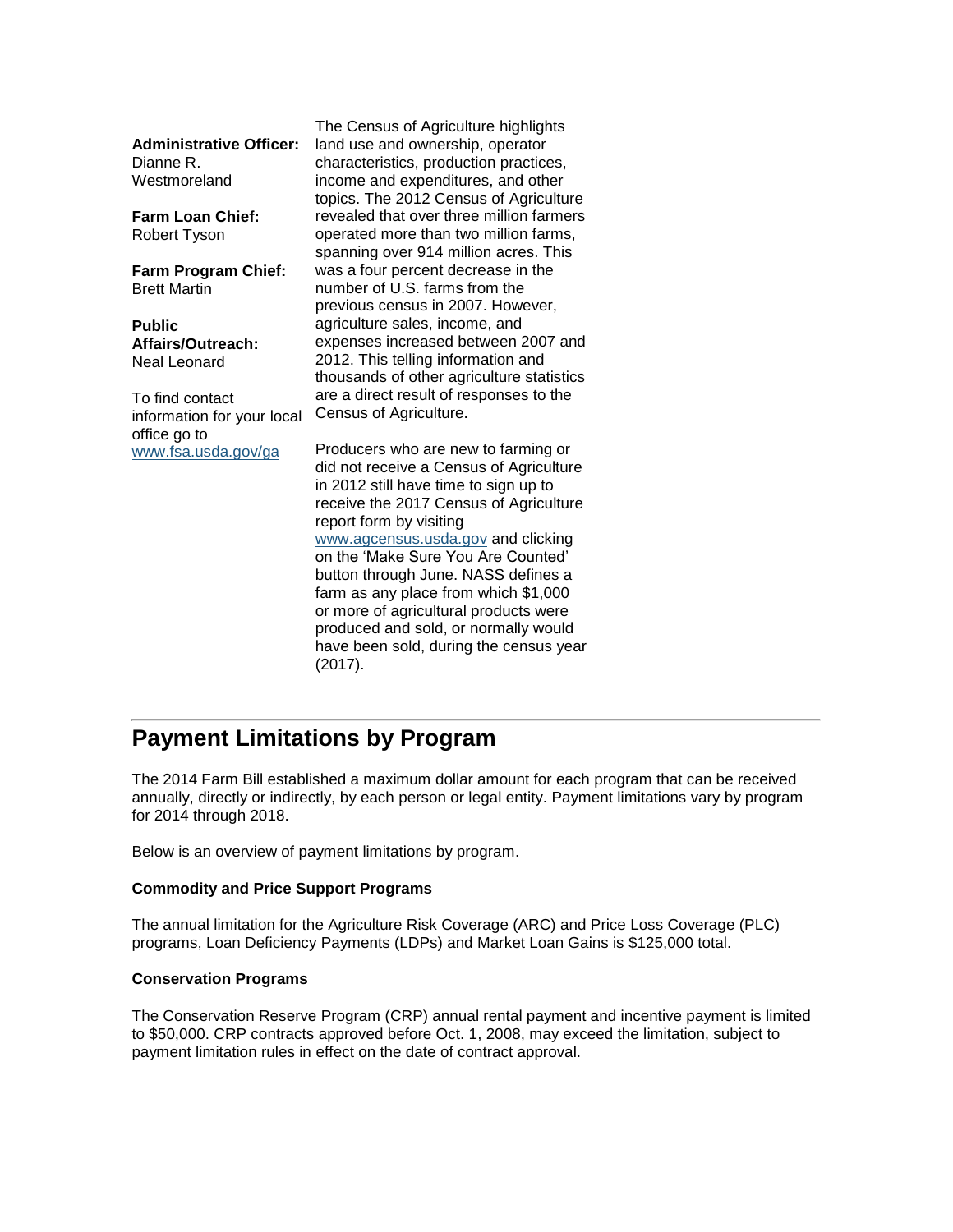The Emergency Conservation Program (ECP) has an annual limit of \$200,000 per disaster event. The Emergency Forest Restoration Program (EFRP) has an annual limit of \$500,000 per disaster event.

#### **Disaster Assistance Programs**

The annual limitation of \$125,000 applies to the Emergency Assistance for Livestock, Honeybees and Farm-Raised Fish Program (ELAP), Livestock Forage Disaster Program (LFP) and Livestock Indemnity Program (LIP). The total payments received under ELAP, LFP and LIP may not exceed \$125,000. A separate limitation of \$125,000 applies to Tree Assistance Program (TAP) payments. There is also a separate \$125,000 payment limit for the Noninsured Crop Disaster Assistance Program (NAP).

Payment limitations also apply to Natural Resources Conservation Service (NRCS) programs. Contact your local NRCS office more information.

For more information on FSA payment limitations by program, visit [https://www.fsa.usda.gov/Assets/USDA-FSA-](https://www.fsa.usda.gov/Assets/USDA-FSA-Public/usdafiles/FactSheets/2015/payment_eligibility_payment_limitations.pdf)[Public/usdafiles/FactSheets/2015/payment\\_eligibility\\_payment\\_limitations.pdf.](https://www.fsa.usda.gov/Assets/USDA-FSA-Public/usdafiles/FactSheets/2015/payment_eligibility_payment_limitations.pdf)

### <span id="page-2-0"></span>**Farm Storage Facility Loans**

FSA's Farm Storage Facility Loan (FSFL) program provides low-interest financing to producers to build or upgrade storage facilities and to purchase portable (new or used) structures, equipment and storage and handling trucks.

The low-interest funds can be used to build or upgrade permanent facilities to store commodities. Eligible commodities include corn, grain sorghum, rice, soybeans, oats, peanuts, wheat, barley, minor oilseeds harvested as whole grain, pulse crops (lentils, chickpeas and dry peas), hay, honey, renewable biomass, fruits, nuts and vegetables for cold storage facilities, floriculture, hops, maple sap, rye, milk, cheese, butter, yogurt, meat and poultry (unprocessed), eggs, and aquaculture (excluding systems that maintain live animals through uptake and discharge of water). Qualified facilities include grain bins, hay barns and cold storage facilities for eligible commodities.

Loans up to \$50,000 can be secured by a promissory note/security agreement and loans above \$50,000 will require additional security.

Producers do not need to demonstrate the lack of commercial credit availability to apply. The loans are designed to assist a diverse range of farming operations, including small and mid-sized businesses, new farmers, operations supplying local food and farmers markets, non-traditional farm products, and underserved producers.

To learn more about the FSA Farm Storage Facility Loan, visit [www.fsa.usda.gov/pricesupport](http://www.fsa.usda.gov/pricesupport) or contact your local FSA county office. To find your local FSA county office, visit [http://offices.usda.gov.](http://offices.usda.gov/)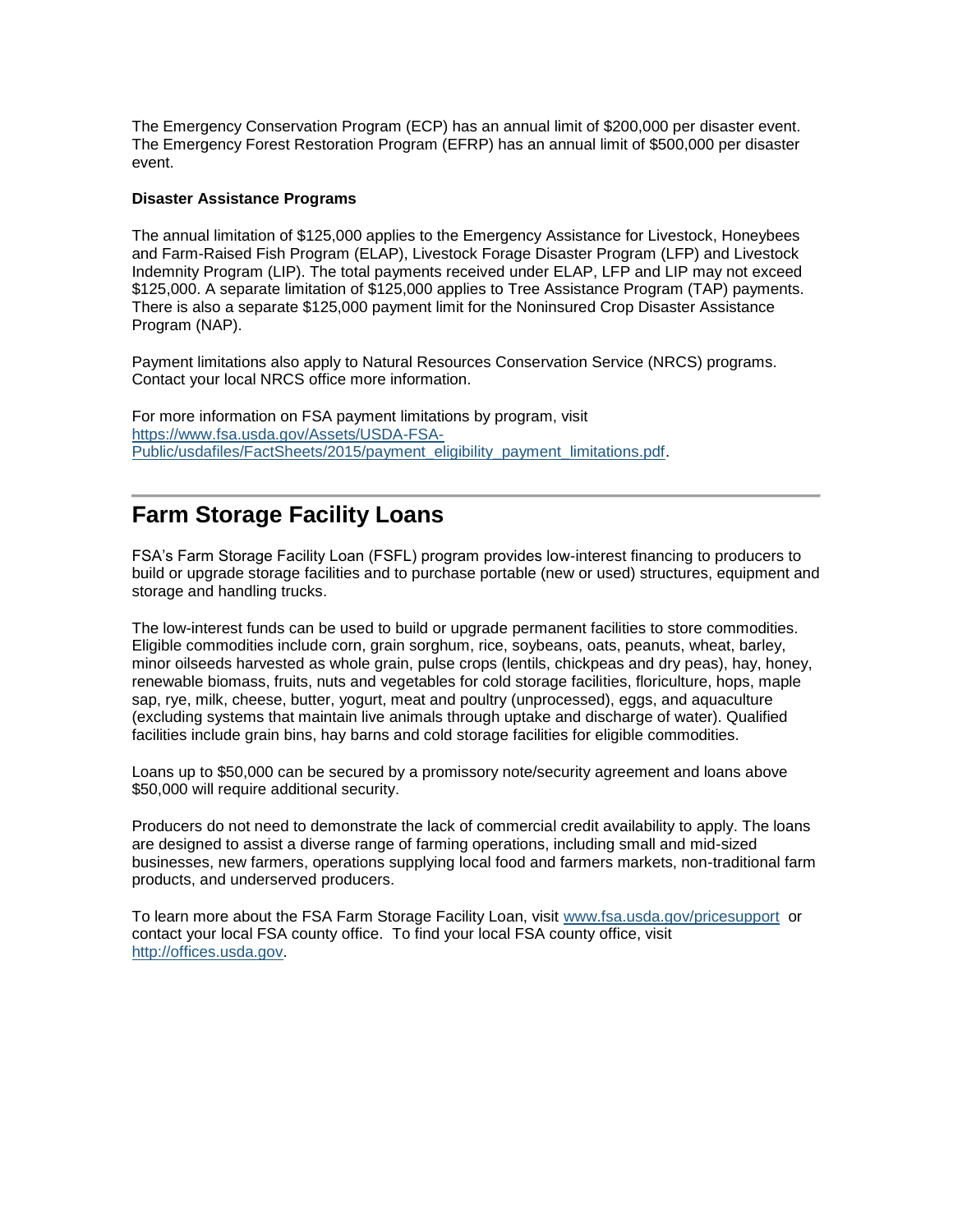### <span id="page-3-0"></span>**2017 Acreage Reporting Dates**

In order to comply with FSA program eligibility requirements, all producers are encouraged to visit your local County FSA office to file an accurate crop certification report by the applicable deadline.

The following acreage reporting dates are applicable:

July 15, 2017 All other Crops

August 15, 2017 Tomatoes (Planted 7/1-8/15)

The following exceptions apply to the above acreage reporting dates:

- If the crop has not been planted by the above acreage reporting date, then the acreage must be reported no later than 15 calendar days after planting is completed.
- If a producer acquires additional acreage after the above acreage reporting date, then the acreage must be reported no later than 30 calendars days after purchase or acquiring the lease. Appropriate documentation must be provided to the county office.
- If a perennial forage crop is reported with the intended use of "cover only," "green manure," "left standing," or "seed," then the acreage must be reported by July 15th. Noninsured Crop Disaster Assistance Program (NAP) policy holders should note that the acreage reporting date for NAP covered crops is the earlier of the dates listed above or 15 calendar days before grazing or harvesting of the crop begins. For questions regarding crop certification and crop loss reports, please contact your local County FSA office at Phone.

### <span id="page-3-1"></span>**Breaking New Ground**

Agricultural producers are reminded to consult with FSA and NRCS before breaking out new ground for production purposes as doing so without prior authorization may put a producer's federal farm program benefits in jeopardy. This is especially true for land that must meet Highly Erodible Land (HEL) and Wetland Conservation (WC) provisions.

Producers with HEL determined soils are required to apply tillage, crop residue and rotational requirements as specified in their conservation plan.

Producers should notify FSA as a first point of contact prior to conducting land clearing or drainage type projects to ensure the proposed actions meet compliance criteria such as clearing any trees to create new cropland, then these areas will need to be reviewed to ensure such work will not risk your eligibility for benefits.

Landowners and operators complete the form AD-1026 - Highly Erodible Land Conservation (HELC) and Wetland Conservation (WC) Certification to identify the proposed action and allow FSA to determine whether a referral to Natural Resources Conservation Service (NRCS) for further review is necessary.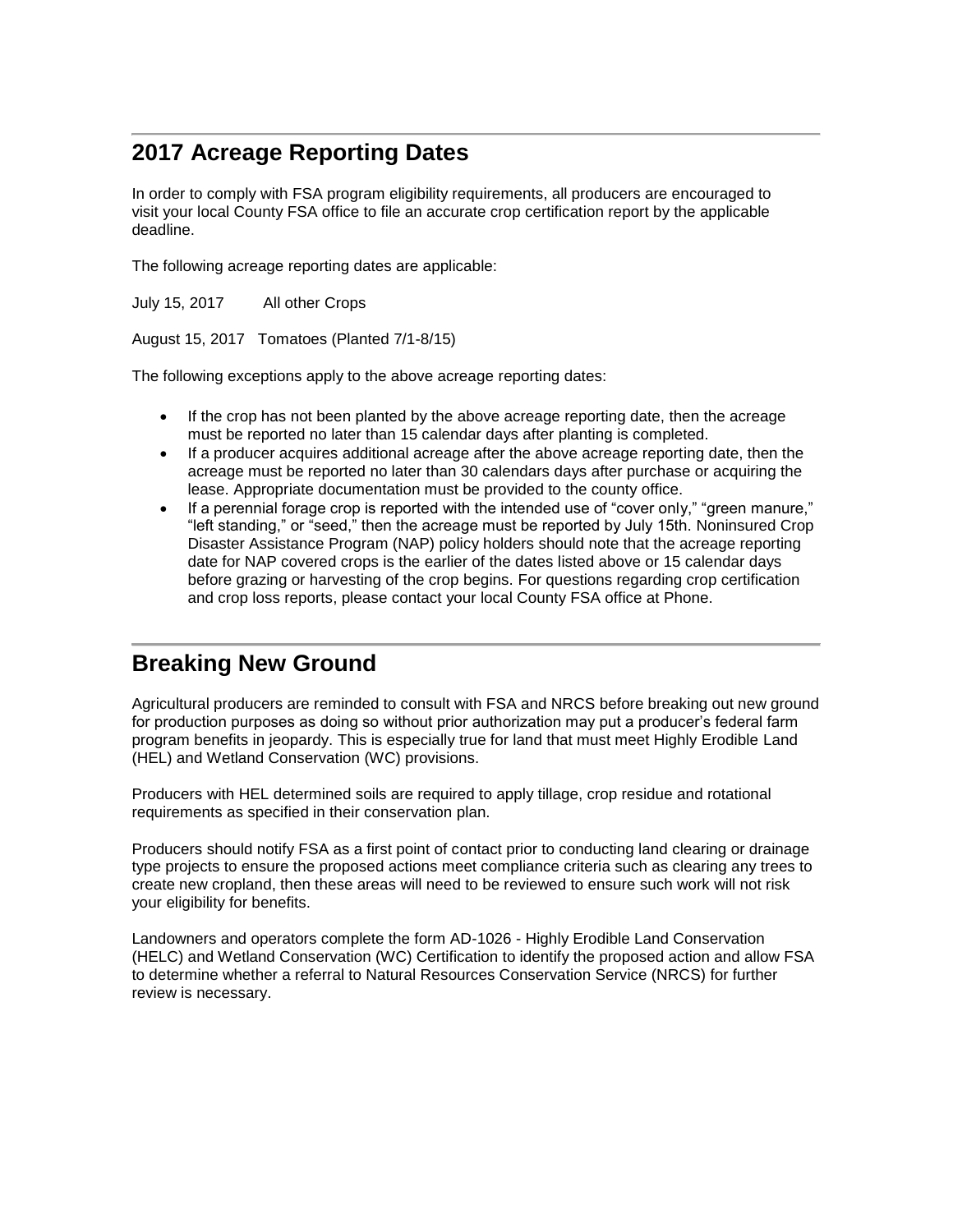### <span id="page-4-0"></span>**Maintaining Good Credit History**

Farm Service Agency (FSA) Farm Loan programs require that applicants have a satisfactory credit history. A credit report is requested for all FSA direct farm loan applicants. These reports are reviewed to verify outstanding debts, if bills are paid timely and to determine the impact on cash flow.

Information found on a customer's credit report is strictly confidential and is used only as an aid in conducting FSA business.

Our farm loan staff will discuss options with you if you have an unfavorable credit report and will provide a copy of your report. If you dispute the accuracy of the information on the credit report, it is up to you to contact the issuing credit report company to resolve any errors or inaccuracies.

There are multiple ways to remedy an unfavorable credit score.

- Make sure to pay bills on time. Setting up automatic payments or automated reminders can be an effective way to remember payment due dates.
- Pay down existing debt.
- Keep your credit card balances low.
- Avoid suddenly opening or closing existing credit accounts. FSA's farm loan staff will guide you through the process, which may require you to reapply for a loan after improving or correcting your credit report. For more information on FSA farm loan programs, visit [www.fsa.usda.gov.](http://www.fsa.usda.gov/)

### <span id="page-4-1"></span>**Communication is Key in Lending**

Farm Service Agency (FSA) is committed to providing our farm loan borrowers the tools necessary to be a success. A part of ensuring this success is providing guidance and counsel from the loan application process through the borrower's graduation to commercial lending institutions. While it is FSA's commitment to advise borrowers as they identify goals and evaluate progress, it is crucial for borrowers to communicate with their farm loan staff when changes occur. It is the borrower's responsibility to alert FSA to any of the following:

- Any proposed or significant changes in the farming operation;
- Any significant changes to family income or expenses;
- The development of problem situations;
- Any losses or proposed significant changes in security
- In addition, if a farm loan borrower cannot make payments to suppliers, other creditors, or FSA on time, contact your farm loan staff immediately to discuss loan servicing options. For more information on FSA farm loan programs, visit [www.fsa.usda.gov.](http://www.fsa.usda.gov/)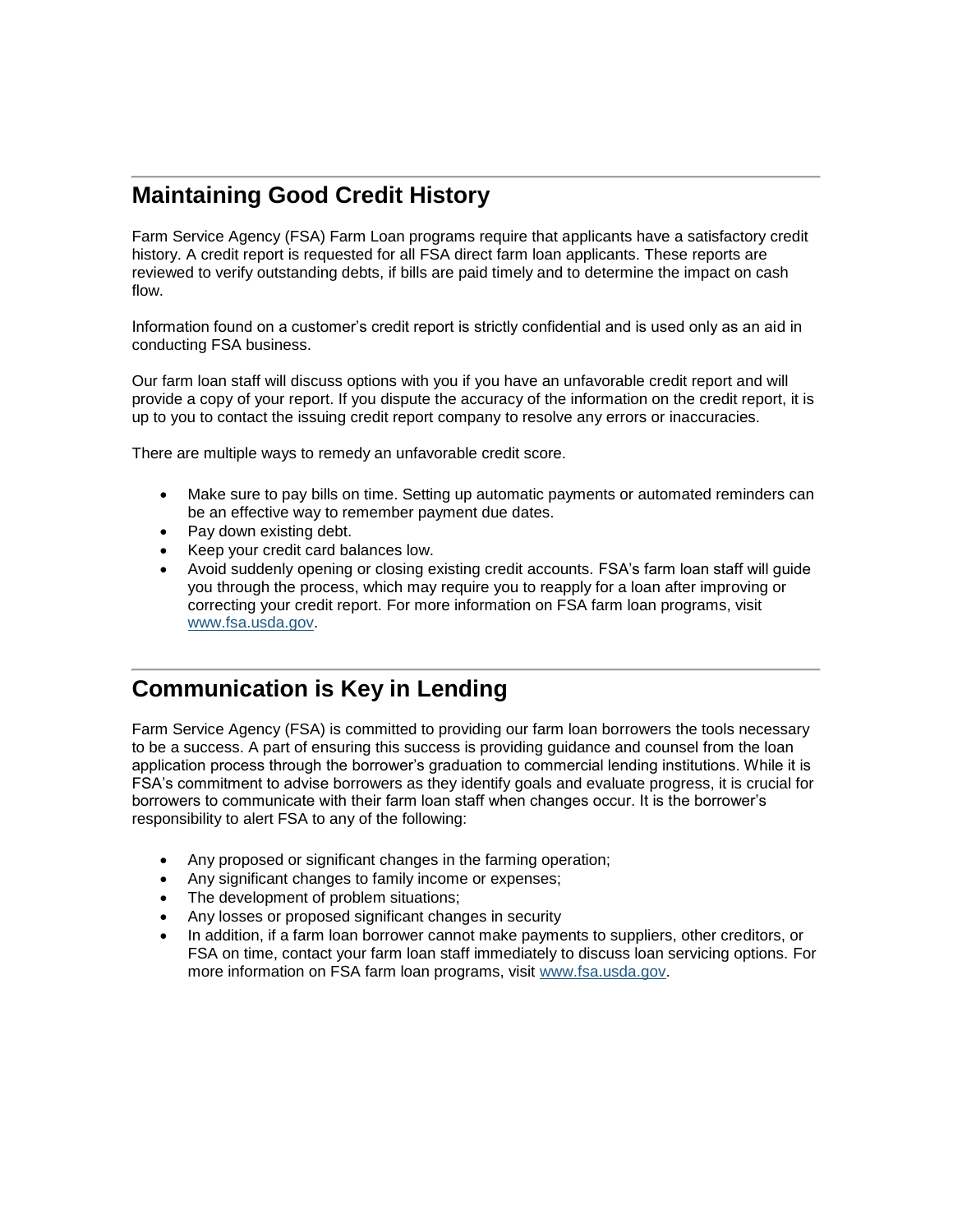### <span id="page-5-0"></span>**Preauthorized Debit Available for Farm Loan Borrowers**

USDA Farm Service Agency (FSA) has implemented pre-authorized debit (PAD) for Farm Loan Program (FLP) borrowers. PAD is a voluntary and alternative method for making weekly, bi-weekly, monthly, quarterly, semi-annual or annual payments on loans.

PAD payments are pre authorized transactions that allow the National Financial and Accounting Operations Center (NFAOC) to electronically collect loan payments from a customer's account at a financial institution.

PAD may be useful for borrowers who use nonfarm income from regular wages or salary to make payments on loans or adjustment offers or for payments from seasonal produce stands. PAD can only be established for future payments.

To request PAD, customers, along with their financial institution, must fill out form RD 3550-28. This form has no expiration date, but a separate form RD 3550-28 must be completed for each loan to which payments are to be applied. A fillable form can be accessed on the USDA Rural Development (RD) website at [http://www.rd.usda.gov/publications/regulations-guidelines.](http://www.rd.usda.gov/publications/regulations-guidelines) Click forms and search for "Form 3550-28."

If you have a "filter" on the account at your financial institution, you will need to provide the financial institution with the following information: Origination ID: 1220040804, Agency Name: USDA RD DCFO.

PAD is offered by FSA at no cost. Check with your financial institution to discuss any potential cost. Preauthorized debit has no expiration date, but you can cancel at any time by submitting a written request to your local FSA office. If a preauthorized debit agreement receives three payment rejections within a three month period, the preauthorized debt agreement will be cancelled by FSA. The payment amount and due date of your loan is not affected by a cancellation of preauthorized debit. You are responsible to ensure your full payment is made by the due date.

For more information about PAD, contact your local FSA office. To find a local FSA office, visit [http://offices.usda.gov](http://offices.sc.egov.usda.gov/locator/app)

### <span id="page-5-1"></span>**Thirty-two Georgia Counties are Eligible for Emergency Loans Due to Freeze**

Effective May 3, 2017, nineteen Georgia counties were declared a primary disaster area due to freeze March 15, 2017 through March 18, 2017. Thirteen Georgia counties were declared as contiguous disaster areas. Under the Secretarial Disaster Designation (S4172) the primary counties are Appling, Atkinson, Bacon, Berrien, Brantley, Brooks, Camden, Charlton, Clinch, Coffee, Echols, Jeff Davis, Lanier, Long, Lowndes, McIntosh, Pierce, Ware, and Wayne. The contiguous counties are Ben Hill, Colquitt, Cook, Glynn, Irwin, Liberty, Montgomery, Tattnall, Telfair, Thomas, Tift, Toombs, and Wheeler. Under this designation, producers with operations in any primary or contiguous county are eligible to apply for low interest emergency loans.

Emergency loans help producers recover from production and physical losses due to drought, flooding and other natural disasters or quarantine.